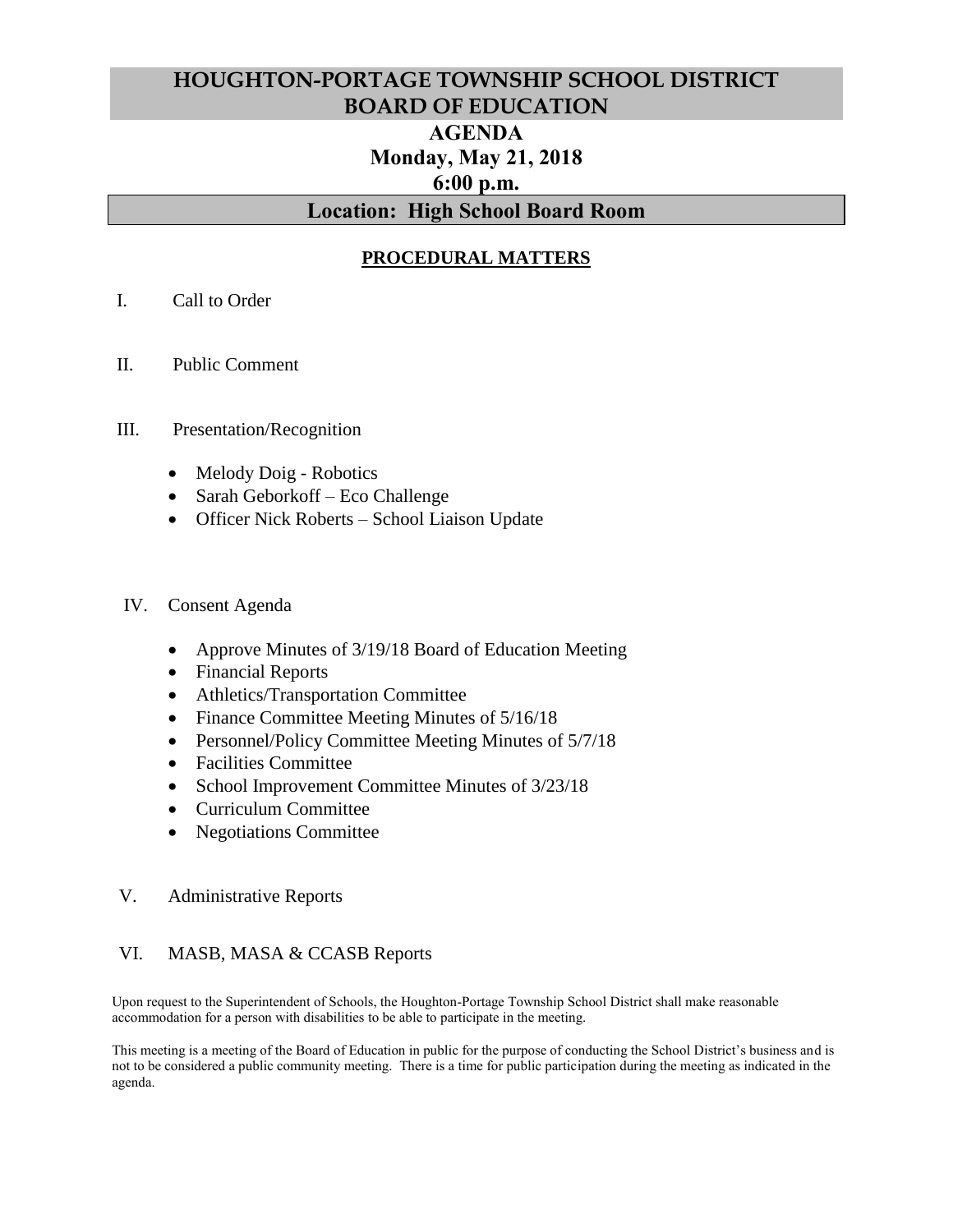#### VII. Discussion Items

- 1. 2018 NEOLA Policy Updates  $-1<sup>st</sup>$  Reading
- 2. Commencement Exercise May  $25<sup>th</sup>$
- 3. JROTC

### VIII. Action Items

- 1. Resolution to Approve CCISD's 2018-19 Proposed Budget
- 2. Resolution to Hold Public Hearing 2018-19 Budget June 18, 2018 at 5:45 p.m.

## IX. Public Comment

### X. Adjournment

Upon request to the Superintendent of Schools, the Houghton-Portage Township School District shall make reasonable accommodation for a person with disabilities to be able to participate in the meeting.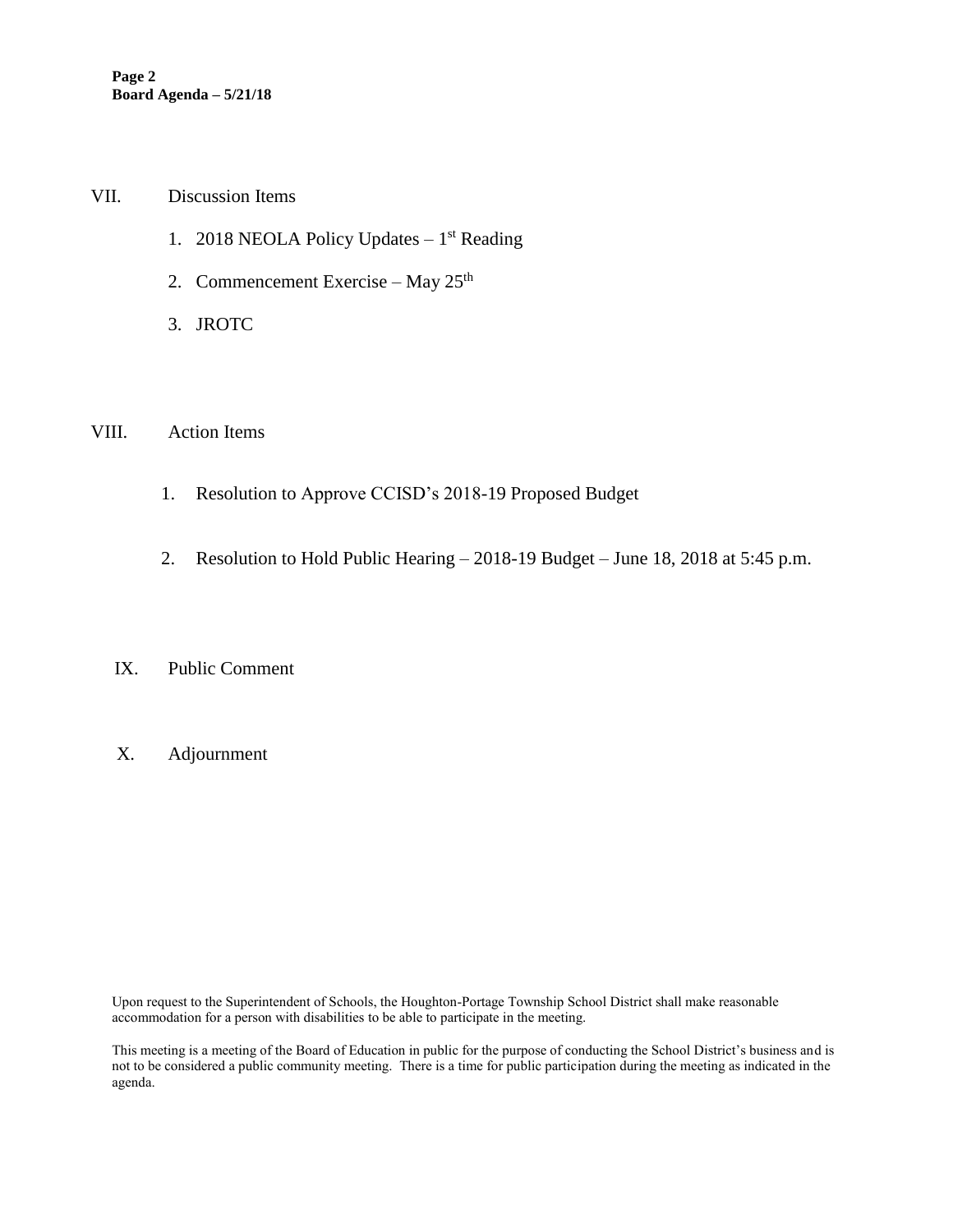## **DISCUSSION ITEMS**

### **1. 2018 NEOLA Policy Updates**

The Personnel/Policy Committee reviewed the 2018 NEOLA updates. A copy was emailed to the Board on May  $9<sup>th</sup>$ . This is the first reading.

#### **2. Commencement Exercise – May 25th**

As you know, graduation is Friday, May 25th, at 7:00 p.m., in our high school gym. Our commencement speaker will be Mr. Raj Vable, a 2005 graduate of Houghton High School.

## **3. JROTC**

At the time of the Board meeting, I will initiate a discussion regarding the JROTC program.

### **ACTION ITEMS**

### **1. Resolution to Approve CCISD's 2018-19 Proposed Budget**

At the time of the Board meeting, I will ask that the Board adopt a resolution to approve the CCISD's 2018-19 proposed budget. This is done every year at this time.

Upon request to the Superintendent of Schools, the Houghton-Portage Township School District shall make reasonable accommodation for a person with disabilities to be able to participate in the meeting.